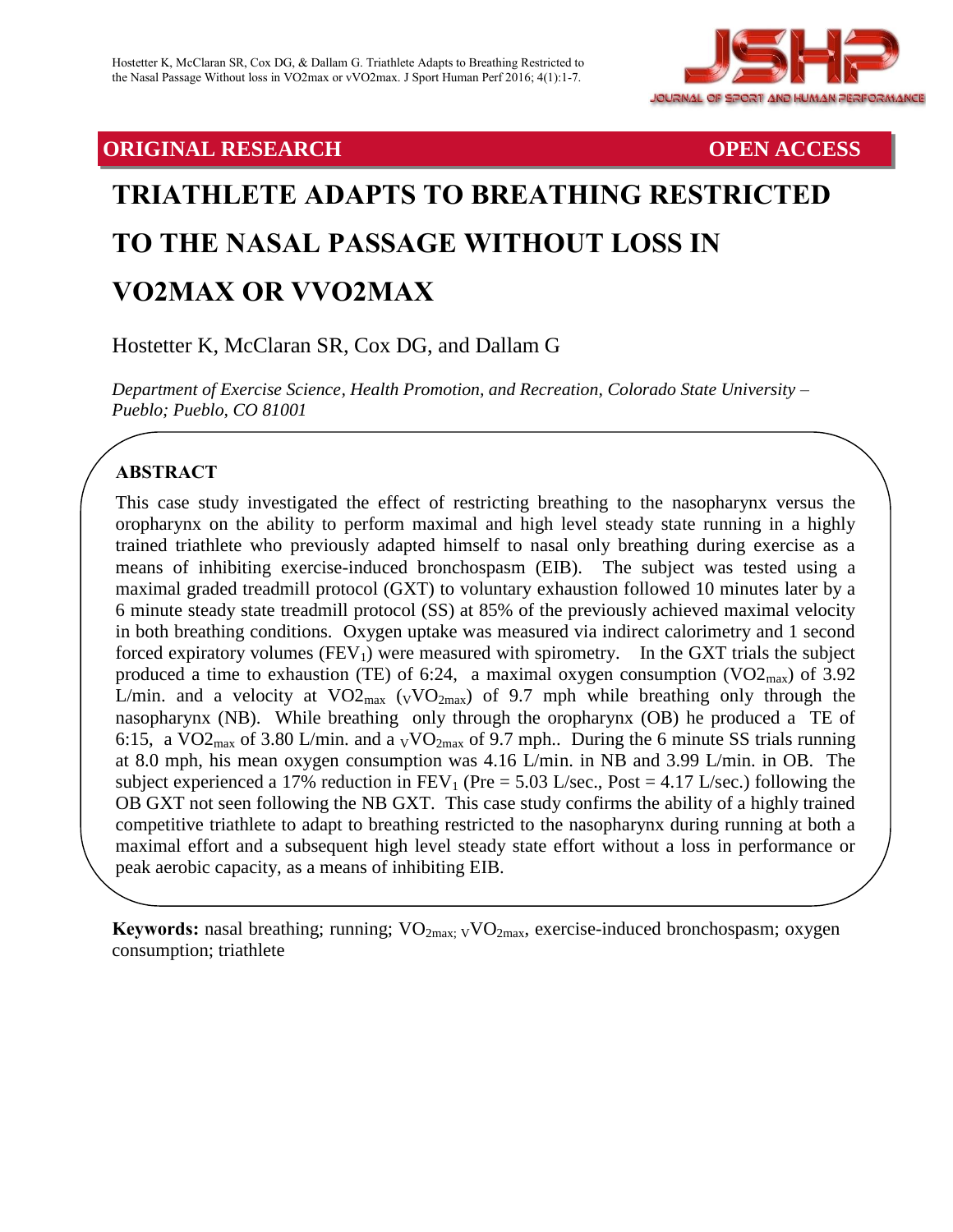#### **INTRODUCTION**

The vast majority of individuals who engage in heavy aerobic exercise breathe predominately through the oropharynx (OB) while doing so (1). However, those suffering from exercise-induced asthma (EIA) have been shown to greatly reduce symptoms by restricting breathing to the nasopharynx during exercise (2, 3). Exercise-induced bronchospasm (EIB) not associated with classical asthma has been shown to occur at rates of 10-50% among well trained endurance athletes in a wide variety of sports (4). One theory concerning this phenomenon suggests that high ventilation rate breathing through the mouth during heavy aerobic training introduces large volumes of unfiltered, non-humidified and nontemperature regulated air to the bronchi and lungs resulting in tissue damage and the development of EIB as a reactive mechanism (5).

It is possible that this response might be attenuated or eliminated by adapting to a pattern of breathing through the nasal passage (NB) alone. Unfortunately, the available research evaluating the capacity to perform physical work while restricting breathing to the nasopharynx suggests that maximal work capacity is severely limited in comparison with breathing through the oropharynx alone or oronasally in subjects not specifically adapted to breathing restricted to the nasal passage (6). Further, upon initially attempting to breathe only through the nasal passage during exercise individuals sometimes experience air hunger, the sensation that they are not breathing adequately (7). As a result, this approach to preventing or treating EIB is not attractive to either average exercisers due to initial discomfort or to athletes who place a premium on the ability to work at high relative exercise intensities. In spite of the

fact that breathing restricted to the nasal passage during heavy exercise is not widely practiced, there are published anecdotal reports of individuals who have chosen to adapt to do so with positive results (7). Such adaptation appears to require several months (7). However, no published scientific report evaluating the relative work capacity of an athlete specifically adapted to breathing restricted to the nasal passage currently exists.

Consequently, when presented with the unusual phenomenon of a highly trained triathlete who claimed to have adapted to breathing entirely nasally while running during all intensities of training and racing, we took the opportunity to examine his case by measuring the effect of a restricting breathing to the nasal passage versus the oral passage on his peak work capacity, maximal oxygen uptake, physiological economy and any change in one second forced expiratory volume via a single case experimental approach.

#### **METHODS**

The case study design consisted of a single subject comparison across two experimental conditions.

#### *Subject*

The study was approved by the Institutional Review Board at Colorado State University – Pueblo and conducted there at an elevation of 1450 meters above sea level. The subject was a 53 year old male competitive triathlete who had competed in the sport successfully for 31 years (1981-2012) at the initiation of the project. He reported training between 3-5 hours in running along with  $\sim$ 3 hours swimming and 6-10 hours cycling weekly. He had done so habitually since 1981.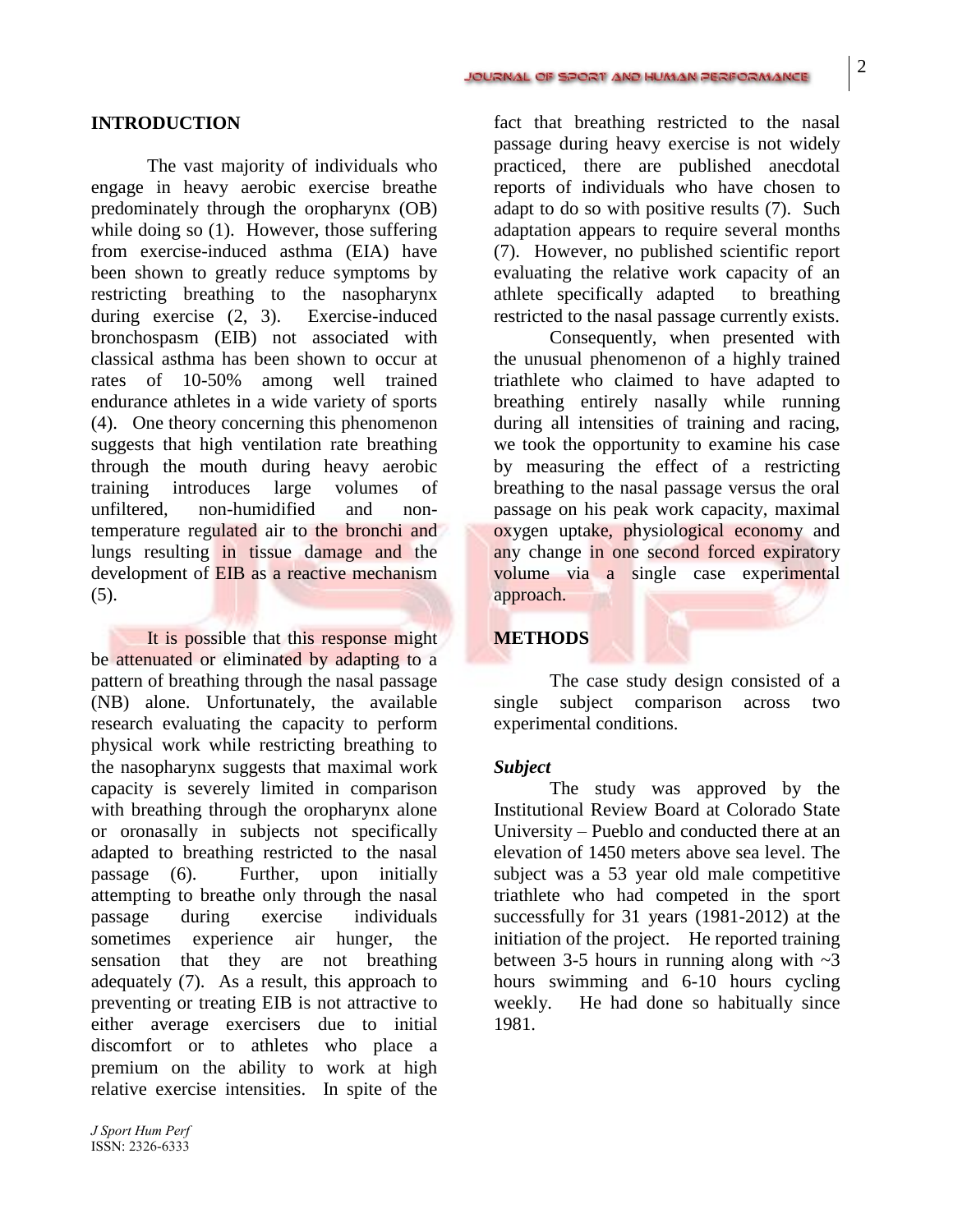#### *Exercise Testing*

The subject completed a maximal graded running protocol (GXT) designed to elicit a peak workload and oxygen uptake within six to ten minutes using a TRUE Commercial Series 8.0 motorized treadmill. The individualized protocol began at 7.0 mph and increased workload by 0.3 mph every 30 seconds until he reached voluntary termination due to exhaustion. Ten minutes after the GXT trials the subject completed a six minute steady state (SS) protocol at 8.0 mph which was performed at 85% of the velocity achieved in the GXT completed during his familiarization trial. The complete testing procedure was performed on successive weeks for familiarization and then in conditions restricting breathing to the nasal passage and oral passage. The oral only breathing condition was created by having the subject wear a nose clip underneath a full face style mask. The nasal only breathing condition was created by using the same mask with the mouth taped shut and an external nasal splint placed on the nose to offset the slight pressure effect created by the mask on the nasal flares. The subject did not consume any medications prior to or during testing. Oxygen consumption was measured using a Medgraphics Ultima PFX metabolic cart. Heart rate was measured using a Polar heart rate monitor. The one second forced expiratory volume  $(FEV_1)$  was measured at rest and immediately after the maximal protocol using a Microlife PF100 spirometer. Following familiarization testing the experimental trials were conducted at the same time of day one week apart. The subject was blinded as to work output and physiological responses throughout the trials. The subject carried out similar training in the weeks prior to each testing session and the testing was conducted at the same time and day on subsequent weeks.

### *Data Analysis*

Reported values for maximal oxygen consumption  $(VO_{2max})$  were the highest 30 second averages of breath by breath data obtained during the GXT. The final 2 minutes of data were averaged for the reported SS values. They are reported without a variability measure as they represent a single subject score. The level of exertion reached in each GXT was examined by recording the rating of perceived exertion (RPE) reached after subject self-termination of the protocol using the Borg Scale (6-12); by measuring the maximal 30 second average respiratory exchange ratio (RER) reached in the protocol; and by evaluating the final several 30 second average measurements of oxygen consumption for leveling or dropping prior to the subject's volitional termination of the GXT. The occurrence of exercise-induced bronchospasm was evaluated by comparing pre and one minute post-measures of  $FEV<sub>1</sub>$ taken before and after the graded protocol. A drop in value greater than 15% was interpreted as indicative of bronchospasm.

## **RESULTS**

As illustrated in Table 1, during the graded protocols the subject exhibited similar velocity at VO2max  $(vVO<sub>2max</sub>)$ , time to exhaustion (TE) and maximal oxygen consumption  $(VO_{2max})$  across the NB and OB conditions.. The peak expiratory exchange ratio (RER) and rating of perceived exertion (RPE) were also very similar and indicative of a maximal effort in both conditions. However, in the NB condition maximal heart rate (HR<sub>max</sub>), maximal ventilation (VE<sub>max</sub>), respiratory rate (RR), ventilatory equivalent  $(VE/VO<sub>2</sub>)$ , fraction of expired oxygen  $(FEO<sub>2</sub>)$  and the pulmonary end-tidal oxygen concentration ( $PETO<sub>2</sub>$ ) were all considerably lower. Pulmonary end-tidal carbon dioxide  $(PETCO<sub>2</sub>)$  was higher in NB.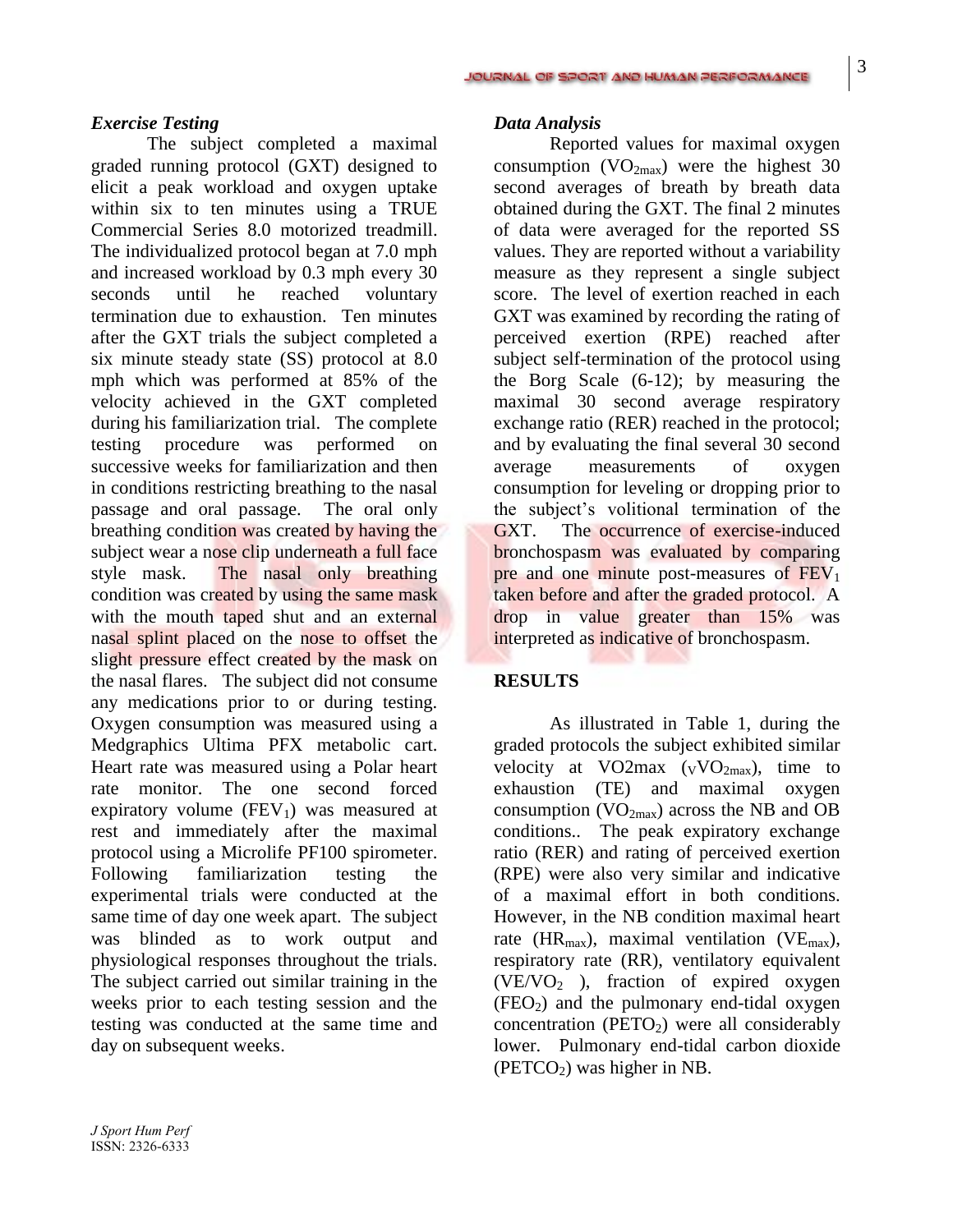As illustrated in Table 2, during the steady state running trials at 8.0 miles per hour the subject produced a similar  $VO<sub>2</sub>$ , HR, RER and RPE; as well as similar VE, RR,  $VE/VO_2$ ,  $FEO_2$ , and  $PETO_2$  in each condition. However,  $PETCO<sub>2</sub>$  was higher in the nasal breathing condition.

Finally, the subject exhibited a decrement of  $17\%$  in  $FEV_1$  following the maximal graded protocol while breathing orally (Pre =  $5.03$  L/sec., Post =  $4.17$  L/sec.) which met our criteria as evidence of exercise induced bronchospasm; however he exhibited no meaningful differences in  $FEV<sub>1</sub>$  across the nasal breathing trials, as illustrated in Figure 1.

| <b>Table 1 -Maximal GXT Results</b>               | <b>Nasal Condition</b> | <b>Oral Condition</b> |
|---------------------------------------------------|------------------------|-----------------------|
|                                                   |                        |                       |
| Velocity at $VO2_{max}$                           | $9.7$ mph              | $9.7$ mph             |
| Maximal Oxygen Consumption                        | $3.92$ L/min           | $3.80$ L/min          |
| Time to Exhaustion                                | 06:24.0                | 06:15.0               |
| <b>Maximal Heart Rate</b>                         | 168 bpm                | $173$ bpm             |
| <b>Respiratory Exchange Ratio</b>                 | 1.26                   | 1.32                  |
| Borg Rating of Perceived Exertion                 | 20                     | 20                    |
| <b>Maximal Ventilation</b>                        | $160.5$ L/min          | 187.6 L/min           |
| <b>Respiratory Rate</b>                           | 50                     | 60                    |
| Ventilatory Equivalent                            | 41                     | 50                    |
| Fraction of Expired Oxygen                        | 17.16%                 | 17.75%                |
| Pulmonary End-Tidal $O_2$ Concentration           | $91$ mmHg              | $95 \text{ mmHg}$     |
| Pulmonary End-Tidal CO <sub>2</sub> Concentration | $39$ mmHg              | $35$ mmHg             |

| <b>Table 2 - Steady State Run Results</b>         | <b>Nasal Condition</b> | <b>Oral Condition</b> |
|---------------------------------------------------|------------------------|-----------------------|
| <b>Running Velocity</b>                           | $8.0$ mph              | $8.0$ mph             |
| Oxygen Consumption                                | $4.16$ L/min           | $3.99$ L/min          |
| <b>Heart Rate</b>                                 | 156.5 bpm              | $149$ bpm             |
| <b>Respiratory Exchange Ratio</b>                 | 1.09                   | 0.94                  |
| Borg Rating of Perceived Exertion                 | 15                     | 15                    |
| Ventilation                                       | 135.87 L/min           | 136.42 L/min          |
| <b>Respiratory Rate</b>                           | 42                     | 43                    |
| Ventilatory Equivalent                            | 33                     | 34                    |
| Fraction of Expired Oxygen                        | 16.40%                 | 16.62%                |
| Pulmonary End-Tidal $O_2$ Concentration           | 88 mmHg                | $89 \text{ mmHg}$     |
| Pulmonary End-Tidal CO <sub>2</sub> Concentration | $40 \text{ mmHg}$      | $31$ mmHg             |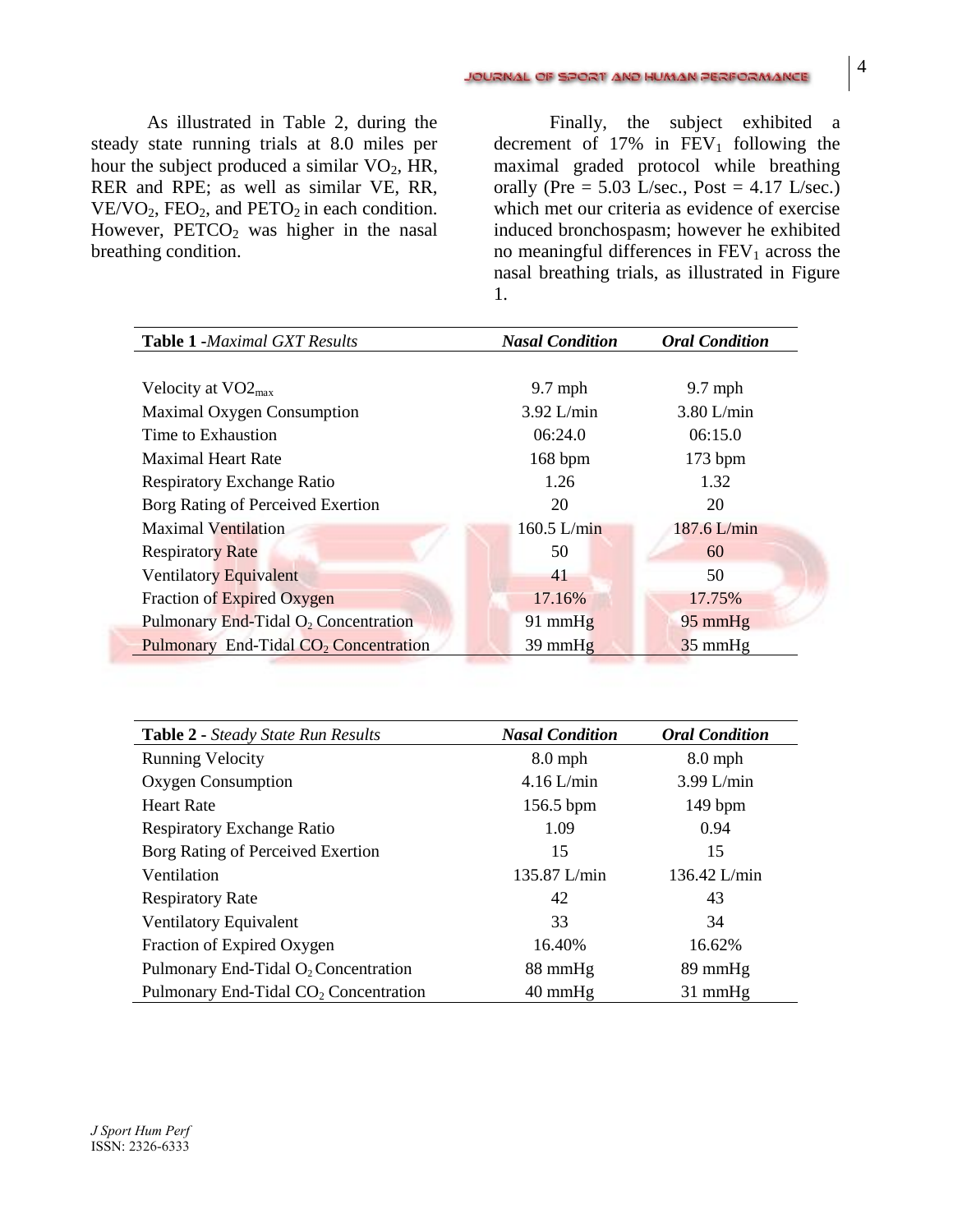

**Figure 1** - *Pre and Post GXT FEV<sup>1</sup> across Breathing Conditions*

## **DISCUSSION**

The subject self-reported that he began adopting a nasal-only breathing approach during cycling and running in conjunction, with daily use of a Neti Pot in 2006, as a means of overcoming post exercise coughing, exercise induced wheezing and the frequent sinus and upper respiratory infections he had experienced throughout his athletic career to date. He further reported that after a period of approximately six months spent gradually adapting to the nasal only breathing approach at all levels of training and racing intensity, his post exercise coughing had stopped occurring, the wheezing symptoms he experienced while running stopped occurring and his incidence of upper respiratory illness was dramatically diminished. This continued until the time of our study as well. During the adaptive period he gradually shifted from his customary oronasal breathing pattern to a breathing pattern restricted to the nasal passage at

progressively increasing training intensities as his feeling of air hunger diminished at each level of intensity while breathing nasally. He described this process as taking approximately 6 months, after which he was able to run a mile in 5:32, the best time he had recorded over the previous decade, while limiting his breathing to the nasal passage and without undue feelings of air hunger.

The subject's highest relative  $VO<sub>2max</sub>$ recorded during our study was 49.8 ml/kg/min at peak ventilations of 160.7 L/min and respiratory rate of 50 breaths per minute. This peak ventilation value greatly exceeds the peak ventilation of 40 liters/min reported for normal subjects breathing in a nasally restricted manner prior to switching to oronasal or oral breathing in a similar graded exercise testing situation (8), providing further evidence that a significant adaptation to nasally restricted breathing had occurred in our subject's case. In addition, his  $VO<sub>2max</sub>$ suggests a well above average aerobic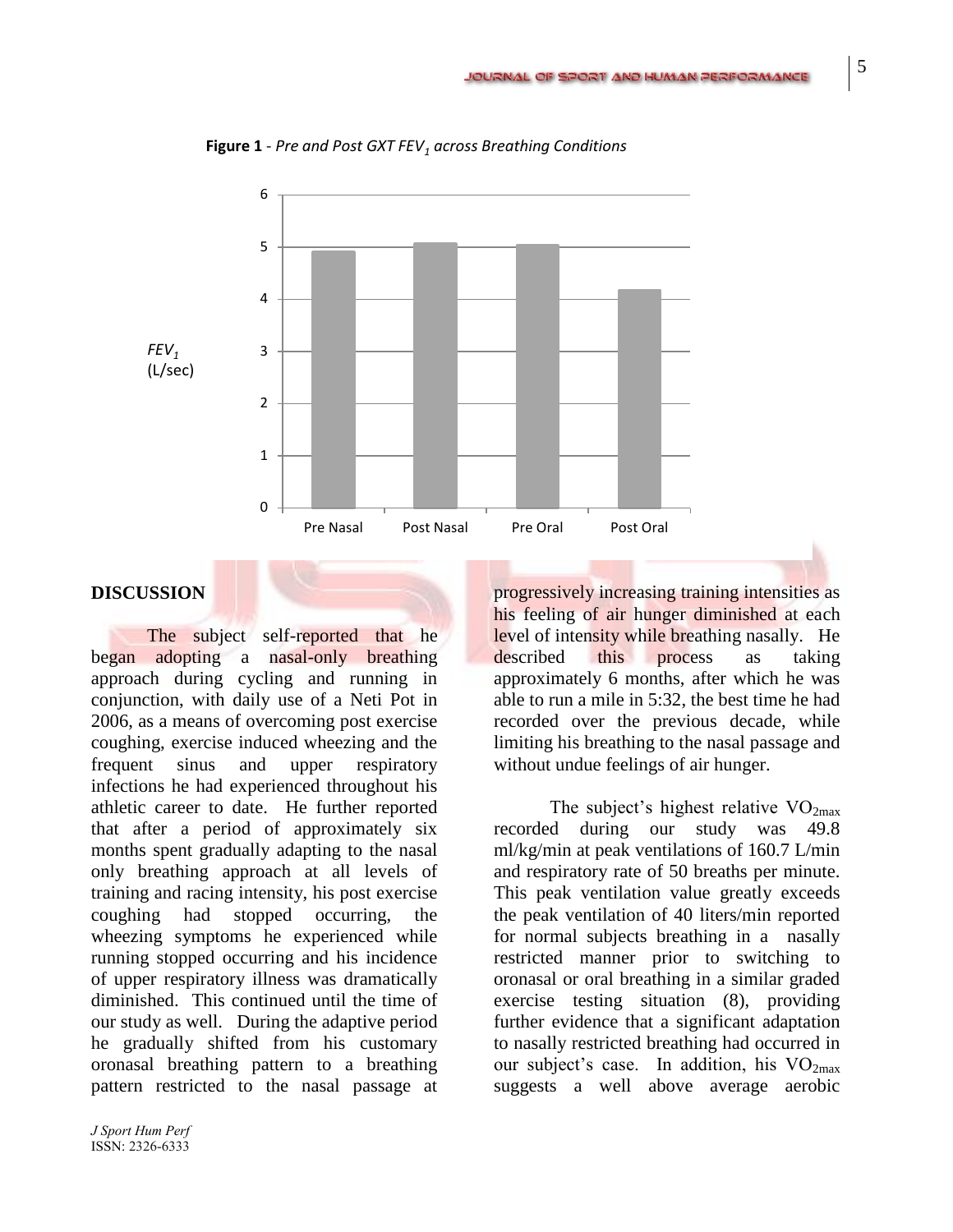#### JOURNAL OF SPORT AND HUMAN PERFORMANCE

capacity for his age and gender (9) implying that successful adaptation to a nasal only breathing strategy may be possible even for an athlete with higher than average cardiorespiratory capacity.

Of additional interest is the way in which this subject was able to adapt to breathing entirely through his nasal passage during heavy ventilation without distress. The ability to do so seems counterintuitive as nasal breathing increases the resistance to flow considerably (10). In spite of his level of adaptation, this anatomical difference still limited his ability to produce the same ventilation nasally versus orally at maximal levels of work, although not during the high steady state work. The relative hypoventilation the subject demonstrated in NB appears to have been offset by an increased oxygen extraction from each breath, as seen by a lower expired oxygen fraction  $(FEO<sub>2</sub>)$ . This parallels the findings of Morton, et al who also reported a lower  $FEO_2$ coupled with lower ventilation (VE) at maximal work load while breathing nasally (6). This phenomenon appears to result primarily from a reduced respiratory rate, possibly allowing greater transit time for gas diffusion. Morton et al. also reported lower VE/VO2 ratios in their subjects when breathing nasally which they described as indicating better ventilatory efficiency in this condition. Our subject demonstrated the same outcome, although his maximum ventilation was not reduced as much as those of the subjects not specifically adapted in the Morton study, suggesting that part of the effect of adapting to nasal only breathing during exercise is an increase in peak ventilation while breathing nasally, possibly as a result of improved respiratory muscular function created by the increased resistance of breathing in this condition while exercising.

Our subject also reported initially experiencing air hunger as he attempted increasing work intensities while in the process of adapting to breathing nasally, sensations which gradually disappeared. While we found no published data on this phenomenon during exercise, other researchers have demonstrated that an increased end tidal pulmonary carbon dioxide concentration (PETCO<sub>2</sub>), produced by artificially creating hypoxia at rest, is associated with increased air hunger (11). However, the air hunger response disappears with sustained exposure to artificial conditions that keep  $PETCO<sub>2</sub>$  elevated over time in ventilated subjects (12). In addition, nasal breathing at rest also increases  $PETCO<sub>2</sub>$ (13). Our subject also demonstrated an increased  $PETCO<sub>2</sub>$  during both maximal and steady state exercise in NB. This observation may explain the increased sense of air hunger he described while initially adapting to nasal breathing. Further, his subsequent loss of this sensation after continued exposure to the nasal breathing approach, suggests that the same mechanism that drives the development of air hunger at rest while breathing nasally may continue to operate during exercise and may also be equally subject to down regulation with continued exposure.

Consequently, our findings support the notion that this athlete was able to adapt to a breathing strategy which restricted him to breathing only through his nasal passage during exercise without loss in  $VO2_{max}$  or  $VVO<sub>2max</sub>$ . In the process he was able to overcome his previous limitations to training and performance resulting from difficulties with breathing while running and reduce his ongoing frequency of upper respiratory illness. In this case the subject appears to have retained a vulnerability to bronchospasm while running at maximal velocity and ventilation rate and breathing orally, which does not occur while breathing nasally in the